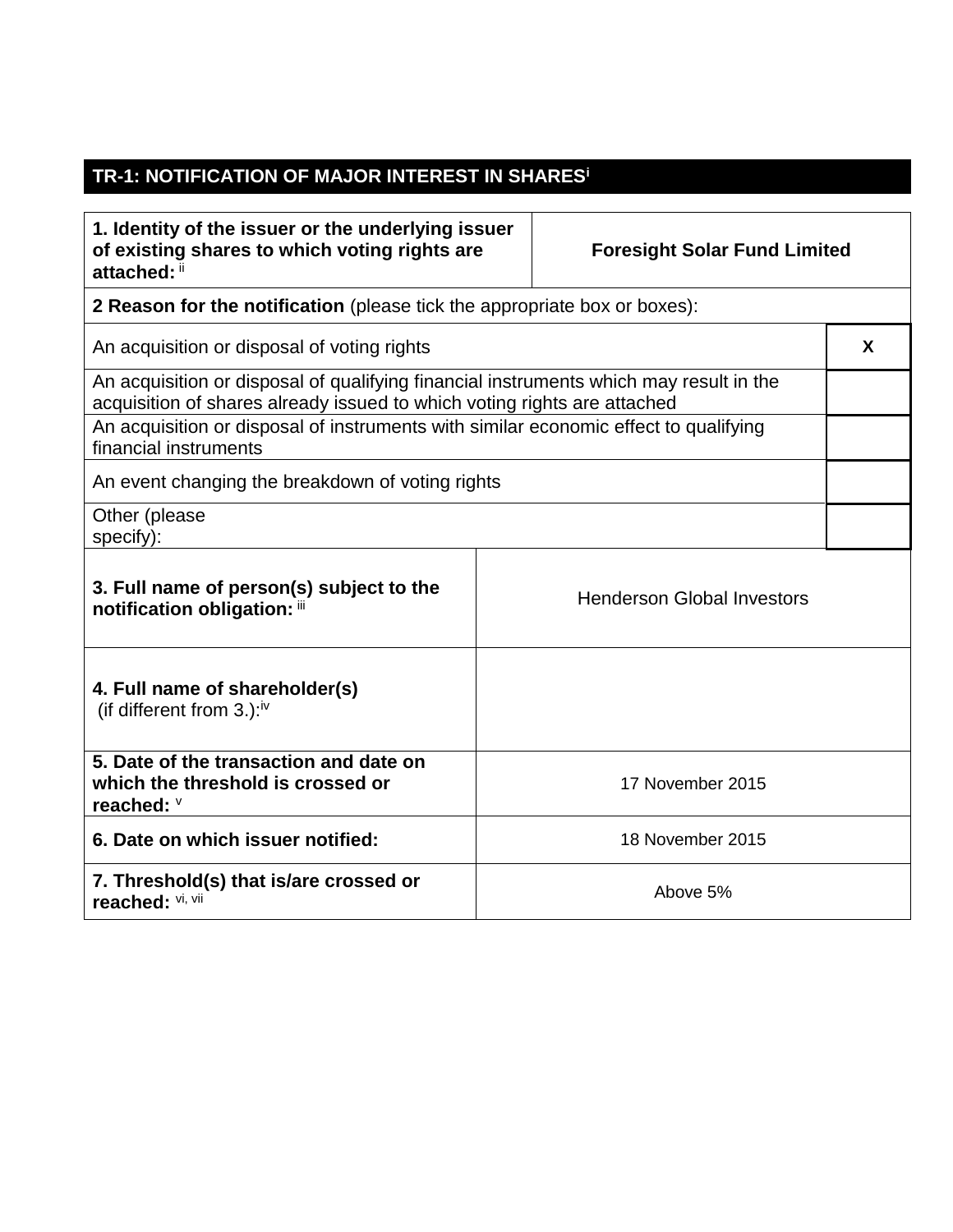| 8. Notified details:                         |                                                               |                            |                                                      |               |                 |                      |       |
|----------------------------------------------|---------------------------------------------------------------|----------------------------|------------------------------------------------------|---------------|-----------------|----------------------|-------|
| A: Voting rights attached to shares viii, ix |                                                               |                            |                                                      |               |                 |                      |       |
| Class/type of<br>shares                      | <b>Situation previous</b><br>to the triggering<br>transaction |                            | Resulting situation after the triggering transaction |               |                 |                      |       |
| if possible using<br>the ISIN CODE           | <b>Number</b><br><b>Number</b><br><b>of</b><br>οf             | <b>Number</b><br>of shares | <b>Number of voting</b><br>rights                    |               |                 | % of voting rights x |       |
| Voting<br><b>Shares</b><br><b>Rights</b>     | <b>Direct</b>                                                 | Direct <sup>xi</sup>       | Indirect xii                                         | <b>Direct</b> | <b>Indirect</b> |                      |       |
| Ordinary                                     |                                                               |                            |                                                      |               |                 |                      |       |
| JE00BD3QJR55                                 | Below 5%                                                      | Below 5%                   |                                                      |               | 14,514,863      |                      | 5.15% |

| <b>B: Qualifying Financial Instruments</b>           |                                |                                           |                                                                                                           |                       |  |
|------------------------------------------------------|--------------------------------|-------------------------------------------|-----------------------------------------------------------------------------------------------------------|-----------------------|--|
| Resulting situation after the triggering transaction |                                |                                           |                                                                                                           |                       |  |
| <b>Type of financial</b><br>instrument               | <b>Expiration</b><br>date xiii | Exercise/<br><b>Conversion Period Xiv</b> | <b>Number of voting</b><br>rights that may be<br>acquired if the<br>instrument is<br>exercised/converted. | % of voting<br>rights |  |
|                                                      |                                |                                           |                                                                                                           |                       |  |

| C: Financial Instruments with similar economic effect to Qualifying Financial Instruments<br>xv, xvi |                 |                   |                                   |                                |                         |              |
|------------------------------------------------------------------------------------------------------|-----------------|-------------------|-----------------------------------|--------------------------------|-------------------------|--------------|
| Resulting situation after the triggering transaction                                                 |                 |                   |                                   |                                |                         |              |
| <b>Type of financial</b>                                                                             | <b>Exercise</b> | <b>Expiration</b> | Exercise/                         | <b>Number of voting rights</b> | % of voting rights xix, |              |
| instrument                                                                                           | price           | date xvii         | <b>Conversion</b><br>period xviii | instrument refers to           | XX                      |              |
|                                                                                                      |                 |                   |                                   |                                | <b>Nominal</b>          | <b>Delta</b> |
|                                                                                                      |                 |                   |                                   |                                |                         |              |

| Total (A+B+C)                  |                             |  |  |  |
|--------------------------------|-----------------------------|--|--|--|
| <b>Number of voting rights</b> | Percentage of voting rights |  |  |  |
| 14,514,863                     | 5.15%                       |  |  |  |